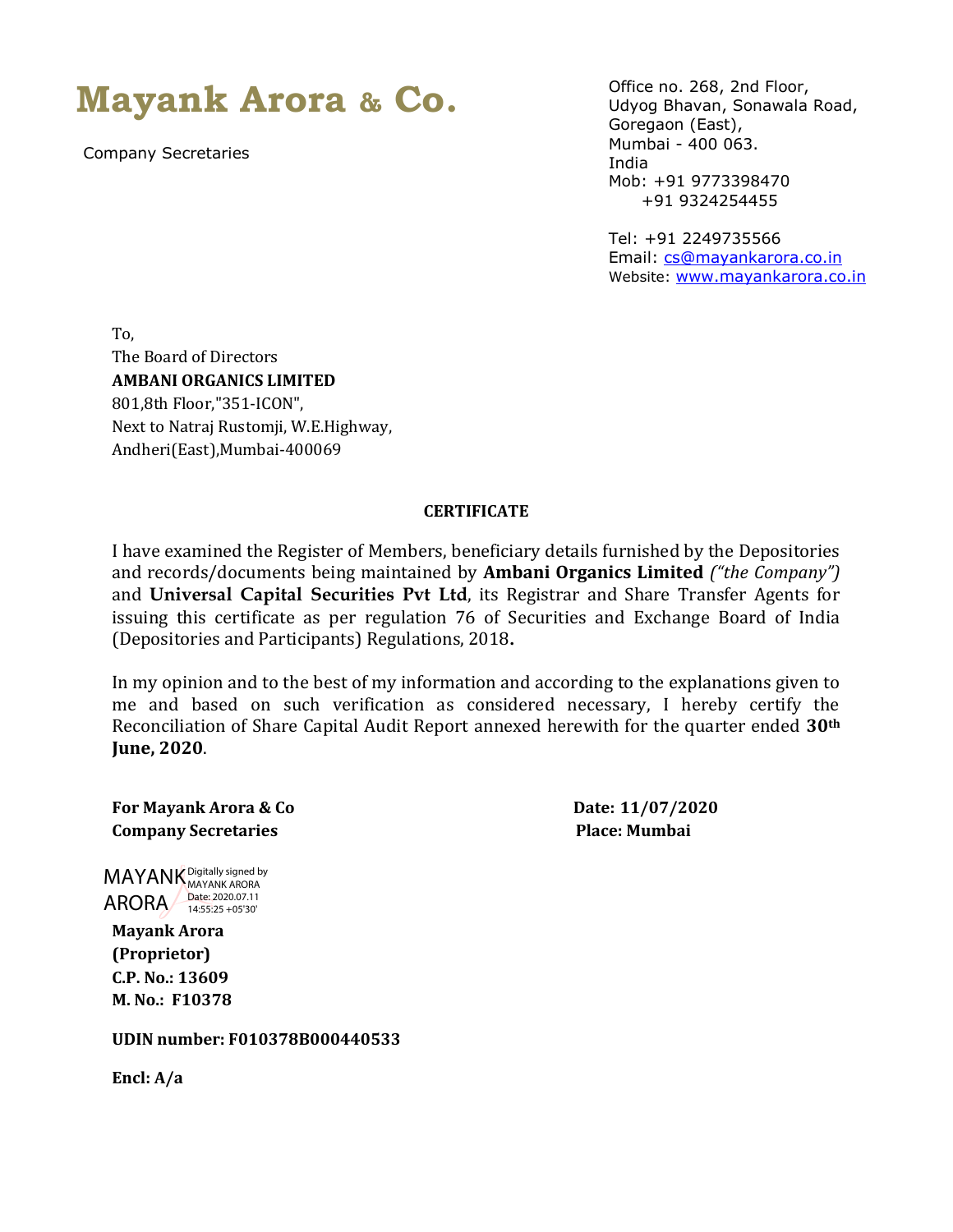## **RECONCILIATION OF SHARE CAPITAL AUDIT REPORT**

| 1.                                                                                                                                        | For Quarter Ended                                                                    |                                                                                                                  |                                     |          | : 30th June, 2020                                    |                                        |             |                           |                  |  |  |
|-------------------------------------------------------------------------------------------------------------------------------------------|--------------------------------------------------------------------------------------|------------------------------------------------------------------------------------------------------------------|-------------------------------------|----------|------------------------------------------------------|----------------------------------------|-------------|---------------------------|------------------|--|--|
| 2.                                                                                                                                        |                                                                                      | Symbol                                                                                                           |                                     |          |                                                      | : AMBANIORG                            |             |                           |                  |  |  |
| 3.                                                                                                                                        |                                                                                      | <b>Face Value</b>                                                                                                |                                     |          |                                                      | : Re. 10/- each.                       |             |                           |                  |  |  |
| 4.                                                                                                                                        |                                                                                      | Name of the Company                                                                                              |                                     |          |                                                      | : Ambani Organics Limited              |             |                           |                  |  |  |
| 5.                                                                                                                                        |                                                                                      | Registered Office of the Company                                                                                 |                                     |          |                                                      | :N 44 Midc Tarapiurboisar Thane 401506 |             |                           |                  |  |  |
| 6.                                                                                                                                        | Correspondence Address                                                               |                                                                                                                  |                                     |          | : 801,8th Floor,"351-ICON", Next to Natraj Rustomji, |                                        |             |                           |                  |  |  |
|                                                                                                                                           |                                                                                      |                                                                                                                  |                                     |          | W.E.Highway, Andheri(East), Mumbai-400069            |                                        |             |                           |                  |  |  |
| 7.                                                                                                                                        | Telephone & Fax No.                                                                  |                                                                                                                  |                                     |          | : 022-26833778/26827541/26822027/2028                |                                        |             |                           |                  |  |  |
| 8.                                                                                                                                        | <b>Email Address</b>                                                                 |                                                                                                                  |                                     |          | : ambaniorganics@rediffmail.com                      |                                        |             |                           |                  |  |  |
| 9.                                                                                                                                        | Name of the Stock Exchange where                                                     |                                                                                                                  |                                     |          | : National Stock Exchange Limited                    |                                        |             |                           |                  |  |  |
|                                                                                                                                           |                                                                                      |                                                                                                                  | the Company's securities are listed |          |                                                      |                                        |             |                           |                  |  |  |
|                                                                                                                                           |                                                                                      |                                                                                                                  |                                     |          | <b>Number of Shares</b>                              |                                        |             | % of total Issued Capital |                  |  |  |
| 10.                                                                                                                                       |                                                                                      | <b>Issued Capital</b>                                                                                            |                                     |          |                                                      | 5,078,659                              |             |                           | 100              |  |  |
| 11.                                                                                                                                       |                                                                                      | Listed Capital (Exchange wise) (as                                                                               |                                     |          |                                                      | 5,078,659                              |             |                           | 100              |  |  |
|                                                                                                                                           |                                                                                      | per Company records)                                                                                             |                                     |          |                                                      |                                        |             |                           |                  |  |  |
| 12.                                                                                                                                       |                                                                                      | Held in Dematerialized form in NSDL                                                                              |                                     |          |                                                      | 4,010,559                              |             |                           | 78.97            |  |  |
| 13.                                                                                                                                       |                                                                                      | Held in Dematerialized form in CDSL                                                                              |                                     |          |                                                      | 1,048,000                              |             |                           | 20.63            |  |  |
| 14.                                                                                                                                       |                                                                                      | Physical                                                                                                         |                                     |          |                                                      | 20,100                                 |             |                           | 0.40             |  |  |
| 15.                                                                                                                                       |                                                                                      | <b>Total No. of Shares</b>                                                                                       |                                     |          | 5,078,659                                            |                                        |             | 100                       |                  |  |  |
|                                                                                                                                           | $(12+13+14)$                                                                         |                                                                                                                  |                                     |          |                                                      |                                        |             |                           |                  |  |  |
| 16.                                                                                                                                       | Reasons<br>for<br>difference,<br>if<br>any                                           |                                                                                                                  |                                     |          |                                                      | <b>NA</b>                              |             |                           |                  |  |  |
|                                                                                                                                           |                                                                                      | between (10&11), (10&15)                                                                                         |                                     |          |                                                      |                                        |             |                           |                  |  |  |
| 17.                                                                                                                                       |                                                                                      | Certifying the details of changes in share capital during the quarter under consideration as per<br>Table below: |                                     |          |                                                      |                                        |             |                           |                  |  |  |
| Particulars***                                                                                                                            |                                                                                      | No.<br>of                                                                                                        | Applied/N                           | Listed   | on                                                   | Whether                                | Whether     |                           | In-principal     |  |  |
|                                                                                                                                           |                                                                                      | <b>Shares</b>                                                                                                    | ot Applied                          | Stock    |                                                      | intimated                              |             | intimated to              | Approval pending |  |  |
|                                                                                                                                           |                                                                                      |                                                                                                                  | for Listing                         | Exchange |                                                      | to CDSL                                | <b>NSDL</b> |                           | from SE (specify |  |  |
|                                                                                                                                           |                                                                                      |                                                                                                                  |                                     | (specify |                                                      |                                        |             |                           | Names)           |  |  |
|                                                                                                                                           |                                                                                      |                                                                                                                  | Names)                              |          |                                                      |                                        |             |                           |                  |  |  |
| <b>NA</b>                                                                                                                                 |                                                                                      |                                                                                                                  |                                     |          |                                                      |                                        |             |                           |                  |  |  |
|                                                                                                                                           |                                                                                      |                                                                                                                  |                                     |          |                                                      |                                        |             |                           |                  |  |  |
| *** Rights, Bonus, Preferential Issue, ESOPs, Amalgamation, Conversion, Buyback, Capital Reduction<br>Forfeiture, Any other (to specify). |                                                                                      |                                                                                                                  |                                     |          |                                                      |                                        |             |                           |                  |  |  |
| 18.                                                                                                                                       | Register of Members is updated (Yes/No)<br>Yes                                       |                                                                                                                  |                                     |          |                                                      |                                        |             |                           |                  |  |  |
|                                                                                                                                           |                                                                                      |                                                                                                                  |                                     |          |                                                      |                                        |             |                           |                  |  |  |
|                                                                                                                                           | If not updated up to which date                                                      |                                                                                                                  |                                     |          | Not Applicable                                       |                                        |             |                           |                  |  |  |
| 19.                                                                                                                                       | Reference of previous quarter with regards<br>to excess dematerialized shares if any |                                                                                                                  |                                     |          |                                                      | <b>NIL</b>                             |             |                           |                  |  |  |
| 20.                                                                                                                                       | Has the Company resolved the matter in<br>Not Applicable                             |                                                                                                                  |                                     |          |                                                      |                                        |             |                           |                  |  |  |
|                                                                                                                                           | point No. 19 above in the current quarter?                                           |                                                                                                                  |                                     |          |                                                      |                                        |             |                           |                  |  |  |
|                                                                                                                                           | If not reason why?                                                                   |                                                                                                                  |                                     |          |                                                      |                                        |             |                           |                  |  |  |
|                                                                                                                                           |                                                                                      |                                                                                                                  |                                     |          |                                                      |                                        |             |                           |                  |  |  |